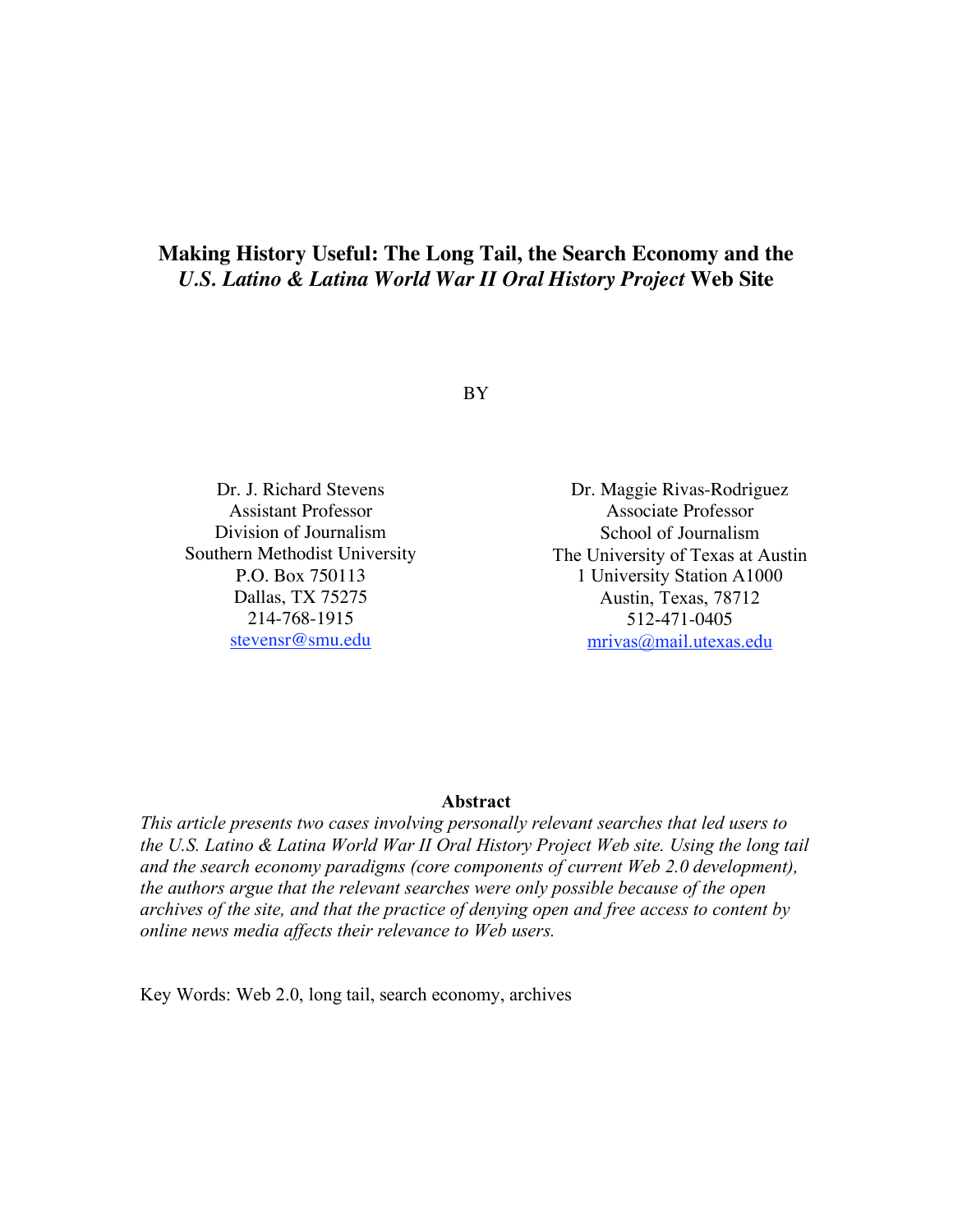## **Introduction**

Though online journalism remains in its infancy (Foust, 2005), development of its forms and structure are beginning to emerge. All media forms must adapt to their environment or die (Fidler, 1995), and how online journalism adapts to the ways in which Web users create relevancy is a critical issue facing news organizations.

Aizu (1997, p. 473) argued that the Internet provides a global arena for "minor culture" that "the mass media and or the mass economy cannot pay attention to." These observations are consistent with the niche element of the long tail paradigm. The democratization of production tools and increasingly universalized access has allowed a greater variety and volume of content to exist on the Web than in other media. But within this arena of an ever-increasing amount of information, how are readers driven by particular interests able to find content that's relevant? This question speaks to the heart of the supposed "Web 2.0" phenomenon: relevancy may be the key to the future development of the Web.

This paper looks at two cases involving personally relevant searches that led users to the *U.S. Latino & Latina World War II Oral History Project* Web site, which has displayed stories about its interview subjects since 1999. These relevant searches were possible only because of the open archive presented by the site, and demonstrate the principles of the long tail and search culture paradigms.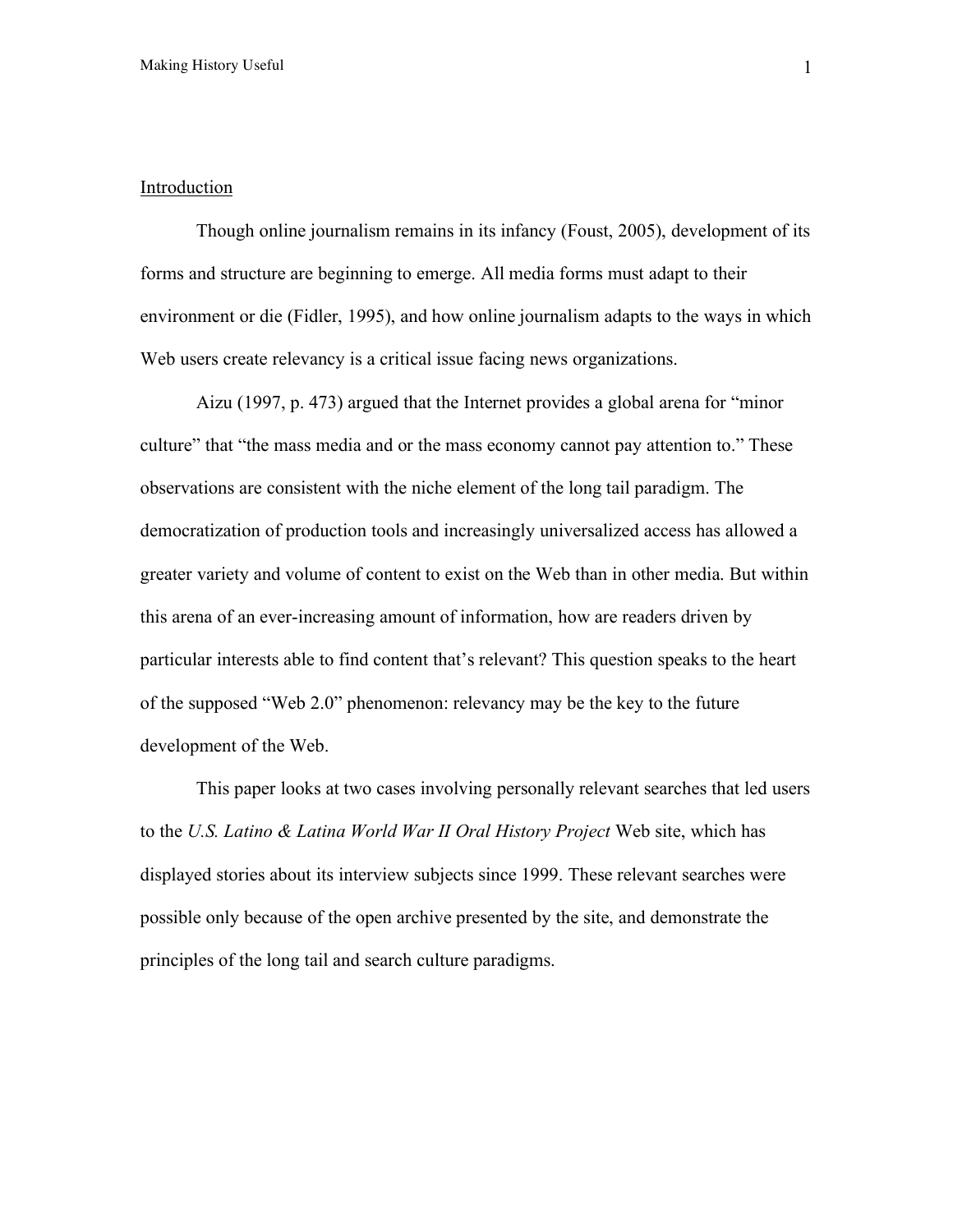### The Long Tail, Search Culture and Personal Relevance

The long tail is a popular colloquial term used to describe the economic shift in our culture away from mass culture to the adaptive personalization ("niche culture") of goods and services. The paradigm is based upon a traditional feature of statistical distributions in which the vast majority of events or results in the distribution occur after the initial concentration of events. In other words, though the largest grouping of events occur near the beginning of the distribution, the remaining sparsely distributed events will number greater when aggregated than the largest clusters of events.

Although the term "long tail" is common in statistical texts, the popular use was first used by *Wired* editor Chris Anderson (2004) in an article describing the success of new media firms like Amazon.com and Netflix. In this article, Anderson described mass culture as a function of shelf space economics: the cost of stocking inventory in physical space drives brick and mortar firms to focus their production and sales on high volume sales items, keeping more eclectic media titles from being cost effective in the retail environment.

By contrast, online firms that can centralize their distribution centers are able to aggregate broadly dispersed demand into viable returns, and Anderson repeatedly demonstrates that the sum of these smaller niche demands over time exceed the total sales of the "hit" titles, which are prone to generate primarily short-term profit. Saul Hansell of the *New York Times* illustrated this principle when considering the life of a nonbestselling book:

The average book may sit on a shelf for six months or a year before it is bought. The cost of this inventory in a chain of hundreds or thousands of stores is huge. Amazon can keep just one or two copies in its warehouse – and still make the copy available to the whole country – and restock as quickly as customers buy books (Hansell, 2002).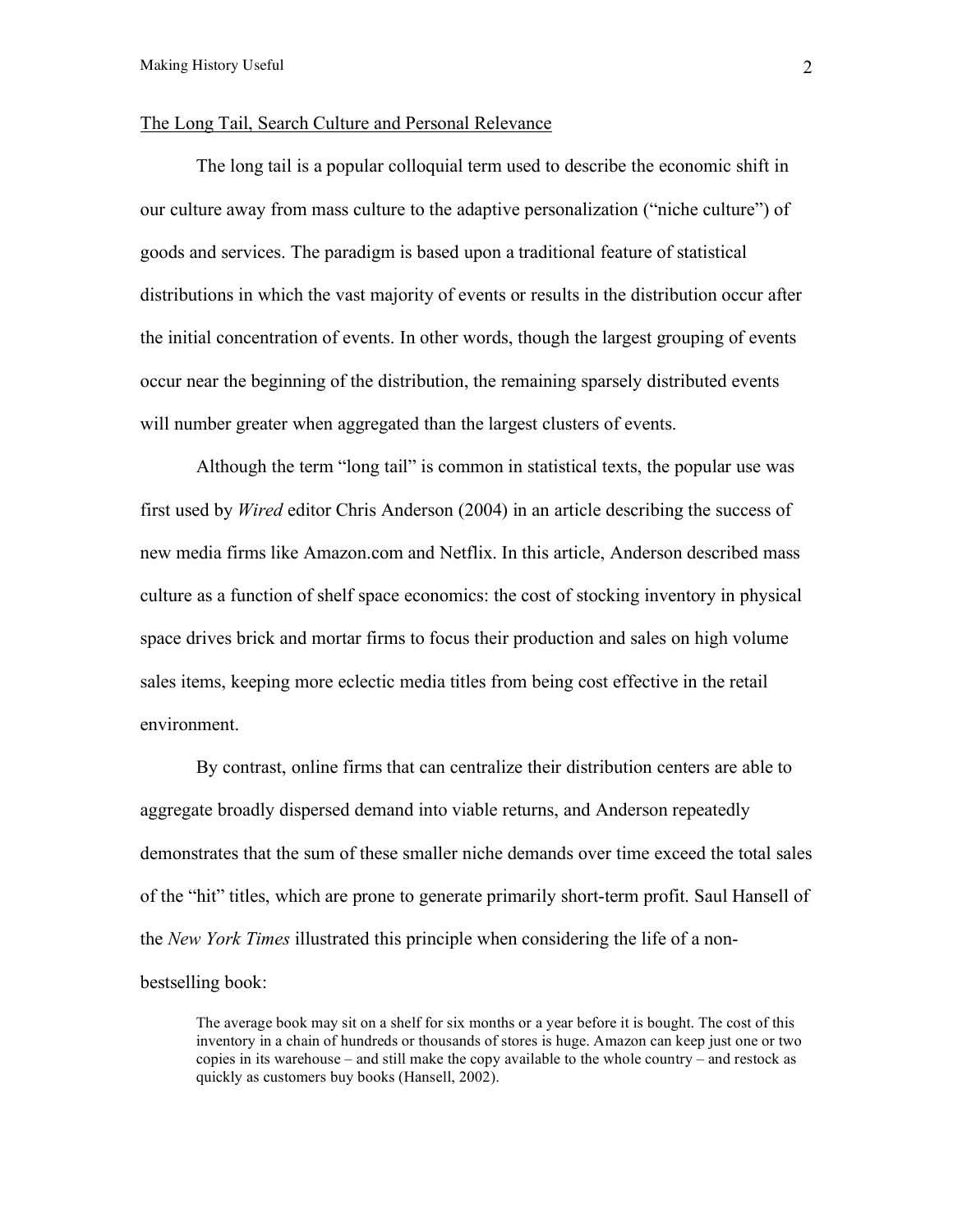When storage and distribution costs are low, more variety can be made available because of the decreased risks of overhead costs. Even the largest brick-and-mortar stores like Wal-Mart offer up to six times the number of available products on their Web sites (Thomas, 2002).

The second facet of this emerging economic paradigm is the rise of the "search culture" or "search economy." The ability to easily navigate through hierarchies of choices has allowed for the commercial exploitation of the long tail. Battelle (2005, p. 155) illustrates this with the model of over-sized shoe vendors. In a particular market, the demand for over-sized shoes (much less for a particular size) will be small. But the "geography-busting" characteristics of the Internet make it profitable to sell several thousand shoes a month to the portions of markets world-wide that need oversized shoes.

Brynjolfsson, Hu and Smith (2003) presented a framework that sought to measure the effect of electronic inventory interfaces on consumer purchasing. They found that limited shelf space constrained the number and variety of products available for consumer choice when compared to the same vendors' Web sites.

Together, the long tail and search economy constructs have allowed both researchers and professional writers to describe how companies like Netflix and Amazon are achieving more growth by offering a greater variety of products than traditional retailers. Netflix is estimated to offer 18 times the movie titles as Blockbuster and Amazon is estimated to offer almost 40 times as many books as a Borders Superstore (Anderson, 2006, p. 169).

Since the appearance of Anderson's article and the numerous posts on his "The Long Tail" Web log, dozens of other applications of this theoretical concept have been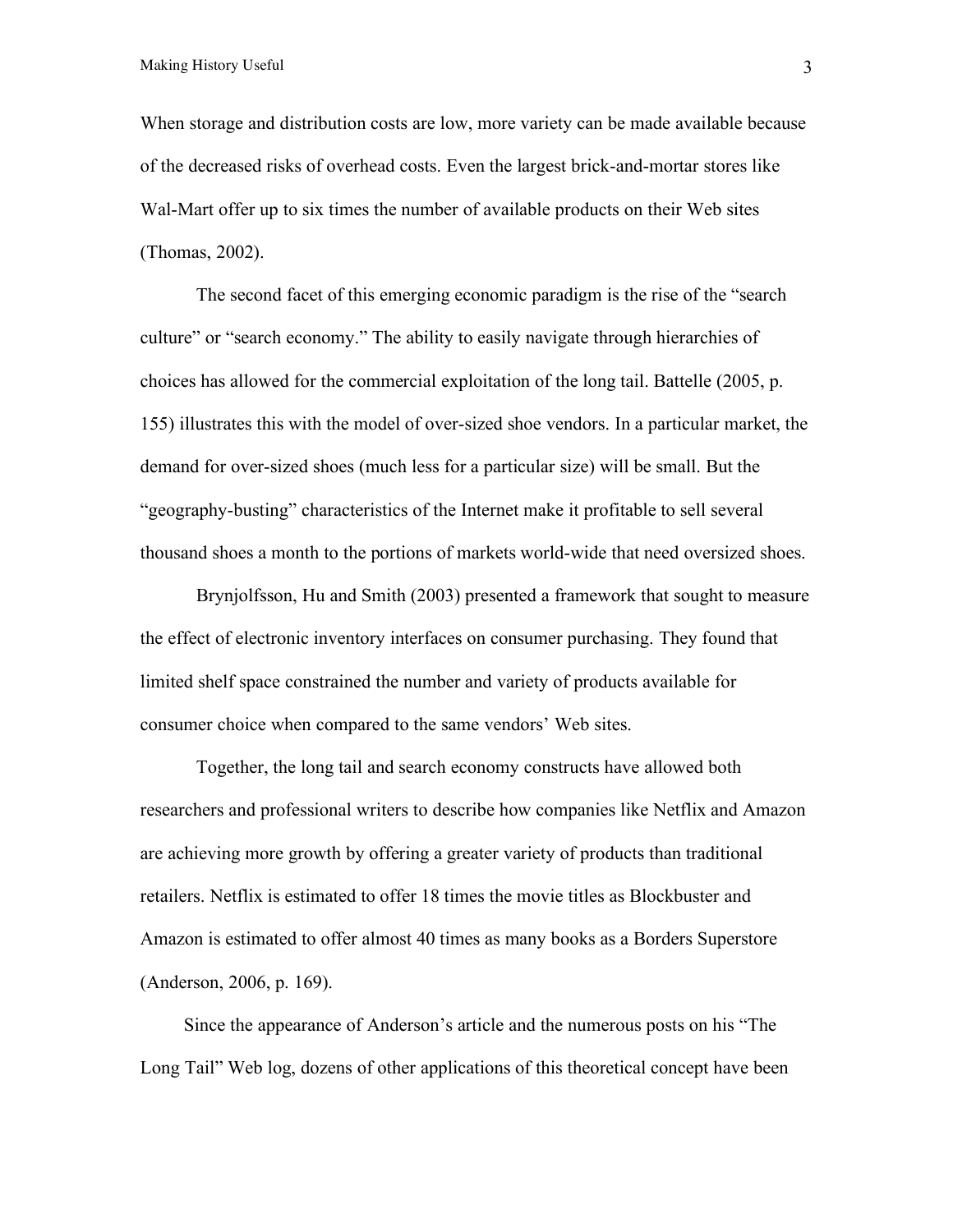Making History Useful 4

presented in popular media to describe related behavior. Many of these applications (such as online dating sites, social networking and consumer content sites) have been described as examples of "Web 2.0" activity. The Web 2.0 phrase was reported coined at a conference brainstorming session between O'Reilly Media and MediaLive International (O'Reilly, 2005). Though there has been some debate about precisely what Web 2.0 encompasses, most discussants agree that the features common to Google, Amazon, Myspace, Facebook and online dating sites: ways of building relevancy in order to increase access to materials with a greater amount of significance to the user.

Relevance has been an area of interdisciplinary study for years. In one of the earliest definitions of relevance, Rees (1966) defined it as "the criterion used to quantify the phenomenon involved when individuals judge the relationship, utility, importance, degree of match, fit proximity, appropriateness, closeness, pertinence, value or bearing of documents or document representations to an information requirement, need, question, statement, description of research, treatment, etc."

As American society moves further away from mass culture and becomes increasingly fragmented and individualized, understanding personal relevance will become an increasingly important topic for researchers to pursue if they are to understand how users select and use online material. Thus, the distribution and access models embedded within Web 2.0 (and its underlying frameworks of the long tail and search economy) will have implications for online journalism.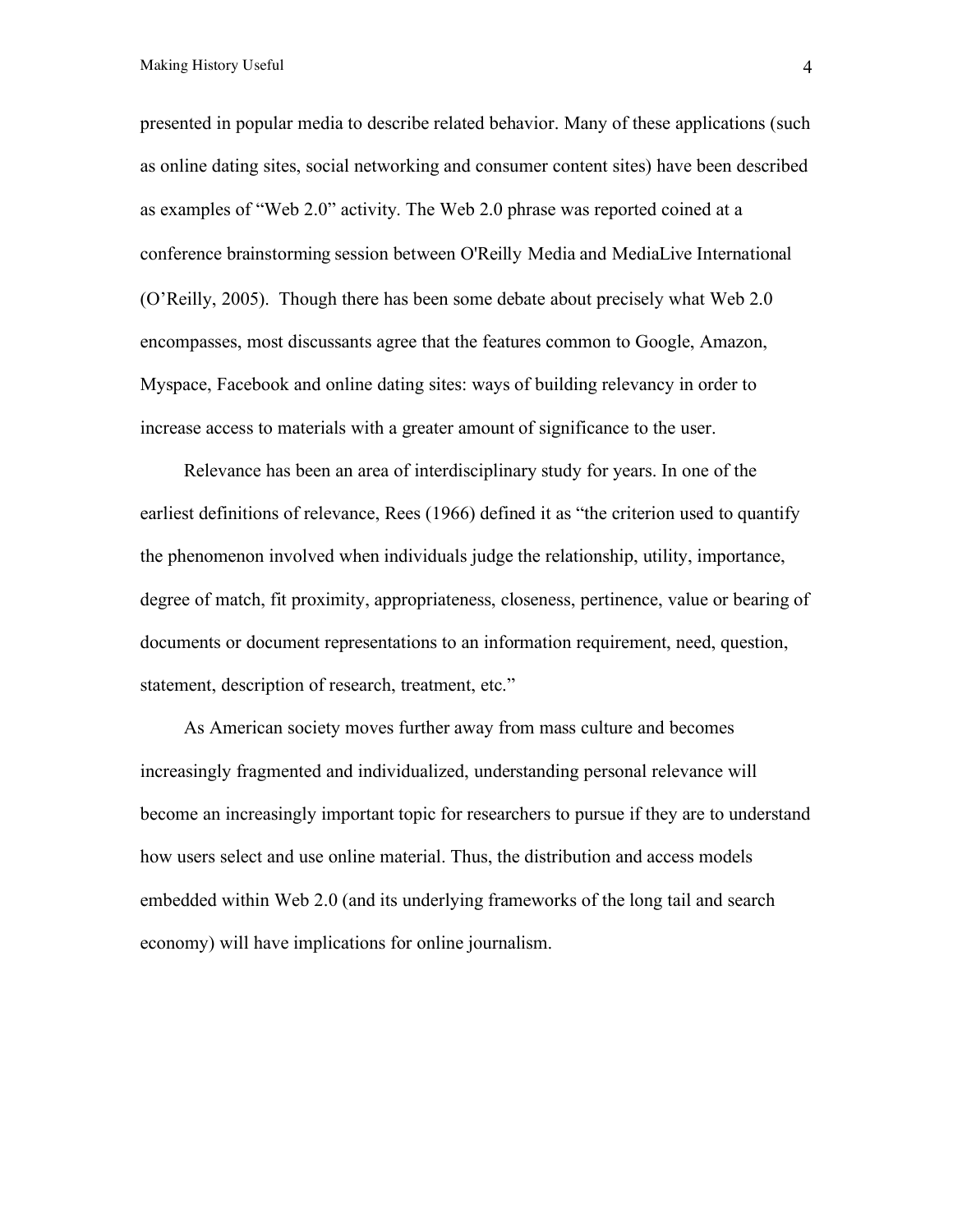# *Media and the Long Tail*

Other content industries have used distribution and access models to explain the changing practices of their fields. Epstein (2005) discusses how technological innovation, in the form of DVD distribution, has changed the metrics that motion picture studios use to determine success and failure on the screen. The portability and easy access of the DVD medium has created a secondary use for motion picture content and the studios have taken notice and changed their production and tracking practices as a result.

In the business world, the key factors that determine whether a sales distribution can have a long tail are the costs of distribution and inventory storage. When distribution and inventory costs are high, popularity of the offerings is critical, for there will come a threshold beyond which the inventory costs exceed the return on sales. When distribution and inventory costs are low, selling less popular goods over longer periods of time becomes economically viable.

For online journalism outlets, the costs of storage and distribution are also extremely low when compared to traditional media. As media outlets store their older content in archives, these archives evolve into a virtual treasure chest of information and reference materials.

Using the Internet as a distribution method has allowed other types of niche media formats, such as podcasting, to develop. Podcasting is the automated download of digital audio content from one or more subscribed channels for future use. Because the audience for these subscribed content files may be spread across a larger geographic region than traditional radio distribution will allow, the aggregate audience for a program or segment need not represent a significant portion of a particular market.

When content is distributed through podcasting and other Web 2.0 delivery systems, the removal of geographic limitations in the distribution channel allow for a greater variety in available programming, as producers need not cater to the specific demographics of a particular market in their geographic region. This opportunity for niche programming reflects the same aggregation of demand outside of the traditional concentration of demand distribution as the long tail phenomenon

Recently, Good (2005) illustrated an unlikely example of this phenomenon. After languishing in obscurity for more than 200 years, William Playfair's *Commercial and*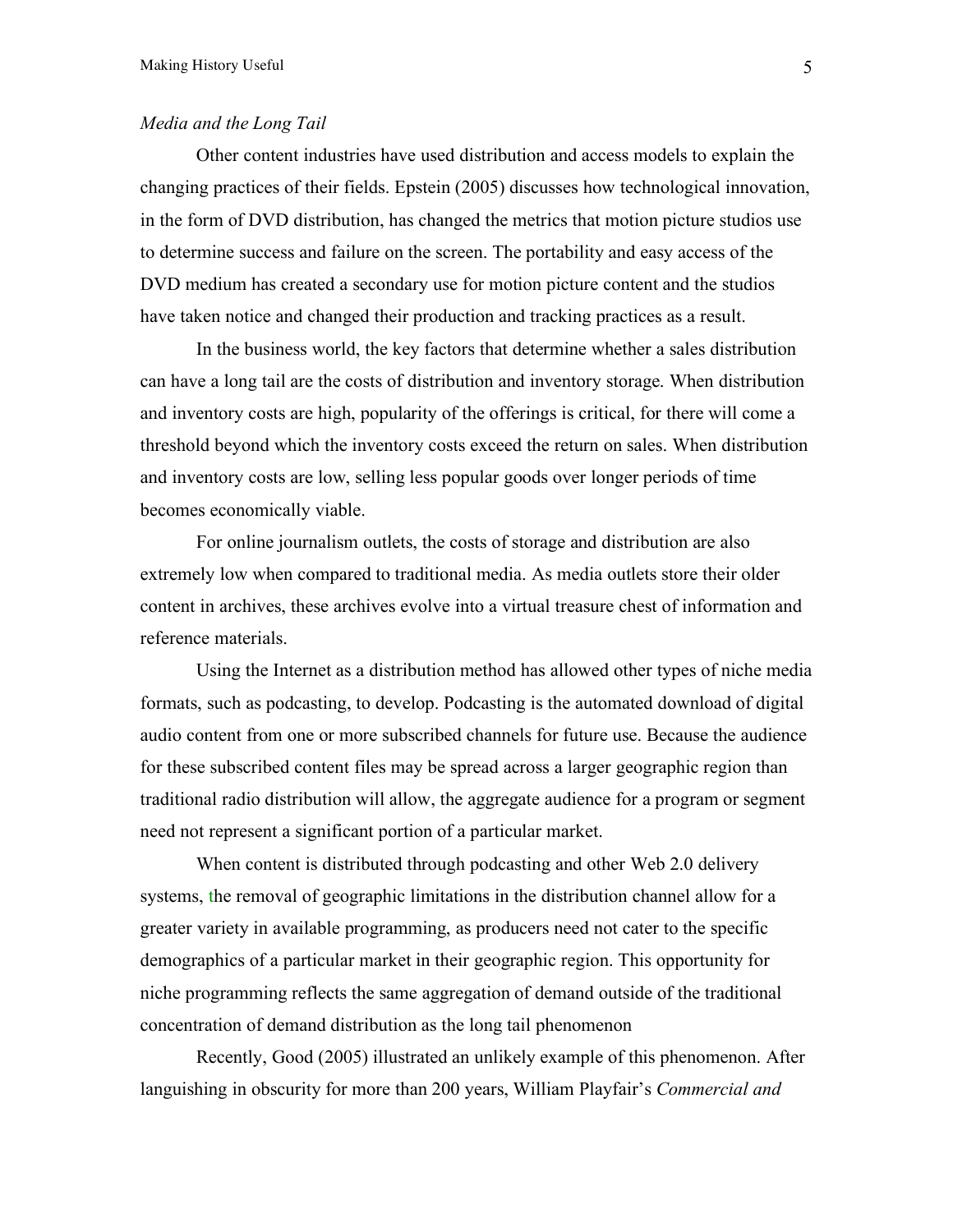*Political Atlas and Statistical Breviary* was recently brought back into circulation by information design guru Edward Tufte. Tufte, who frequently lectures about the history information design has praised Playfair's book on several occasions, and because of this endorsement, the book has returned to print to capitalize on the demands of those interested in information design. Because of the low costs of distribution, storage and promotion, the book will turn a profit for firms like Amazon even if only a few thousand copies are ever sold, and even if no more than a single copy is ever sold in a given locale.

Though in less dramatic fashion that Playfair's book sales, this study demonstrates that allowing easy access to archival content is an important part of increasingly the relevancy of journalistic content. In this manner, the long tail and the search economy can help online journalism outlets make content more relevant and thus drive more traffic to their sites.

# *U.S. Latino & Latina World War II Oral History Project*

The *U.S. Latinos and Latinas & World War II* Web site grew out of the U.S. Latinos and Latinas World War II Oral History Project at the University of Texas at Austin School of Journalism. This project, begun in the spring of 1999, collects videotaped oral narratives of Latinos of all ethnicities of the WWII generation. The project interviews men and women in the military, as well as those in civilian life. In the fall of 1999, the project began publication of *Narratives*, a newspaper dedicated to the interviews. Interviews conducted by students enrolled in a class dedicated to the project and the occasional paid interviewer were used as the basis for feature stories. Stories from that first issue were posted on the project Web site shortly after the end of the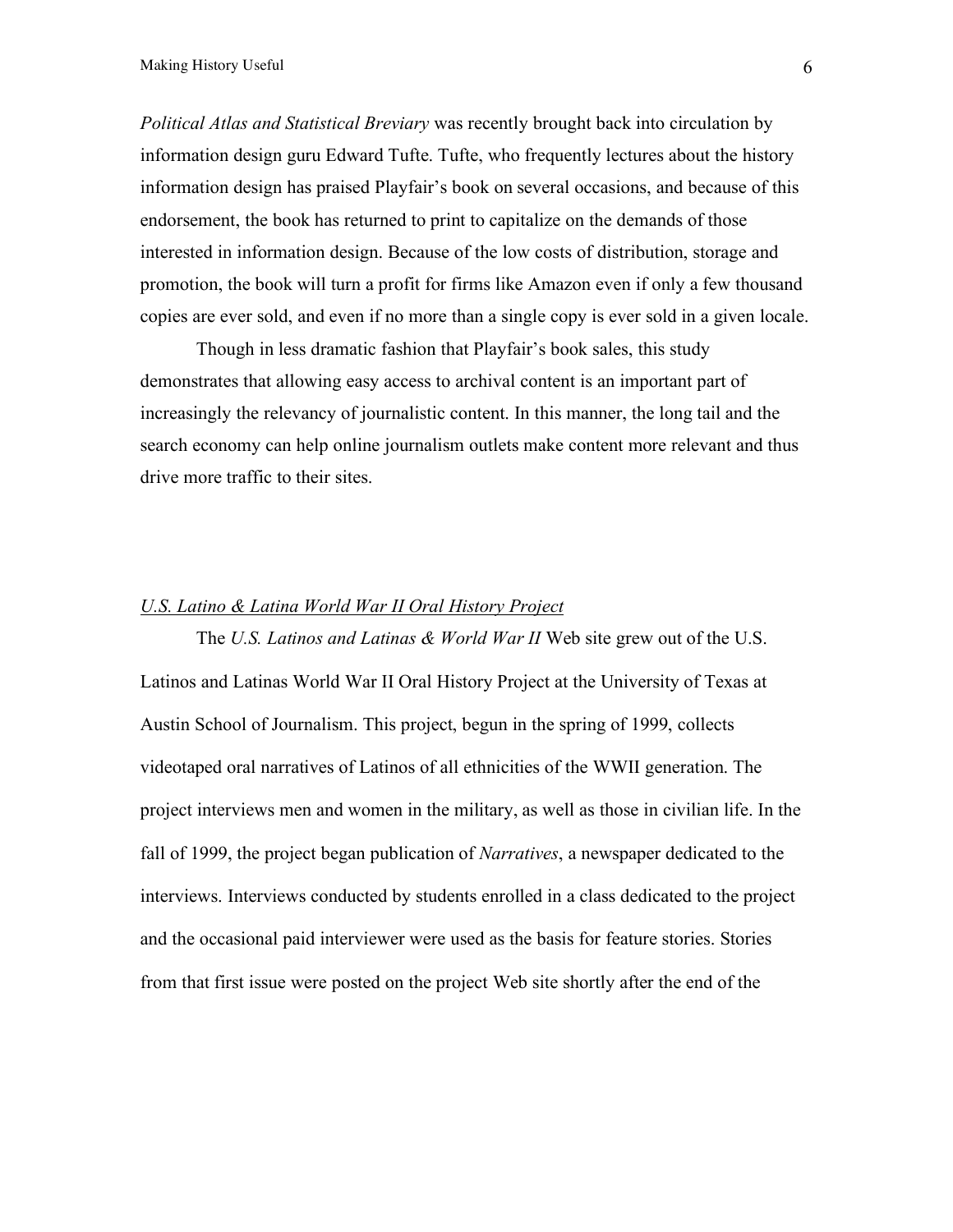semester. Subsequent issues were published each semester in hard copy as well as posted to the project Web site. $<sup>1</sup>$ </sup>

Until 2003, the newspaper was mailed to approximately 3,500 individuals, institutions and organizations. The recipients were selected because they were involved in oral history, Latino studies or community affairs, journalism, or journalism education. approximately 1,000 more were distributed at conventions of oral historians, journalism educators and Hispanic journalists.

The mailings were curtailed in the fall of 2003 when the project could no longer support mailing costs. The newspaper continued to be mailed to approximately 300 recipients. The paper also was distributed free of charge at various conventions of journalists, oral historians, journalism educators and Latino organizations.

The newspaper's reach, limited to people, groups and organizations within the U.S., never surpassed 5,000 per issue. However, the stories from every issue were posted to the project's Web site, and were linked to and discussed online with increasing frequency.

The project eventually began to receive communication indicating that more and more interested parties were locating and using the *Narratives* content for a variety of alternative purposes (i.e., to raise cultural awareness, as classroom content, to enhance their veteran archives). Some made rather personal uses of the content, uses that would have been impossible had the stories remained exclusively in print.

<sup>&</sup>lt;sup>1</sup> Both of the authors were involved in this project. (Full disclosure in printed version).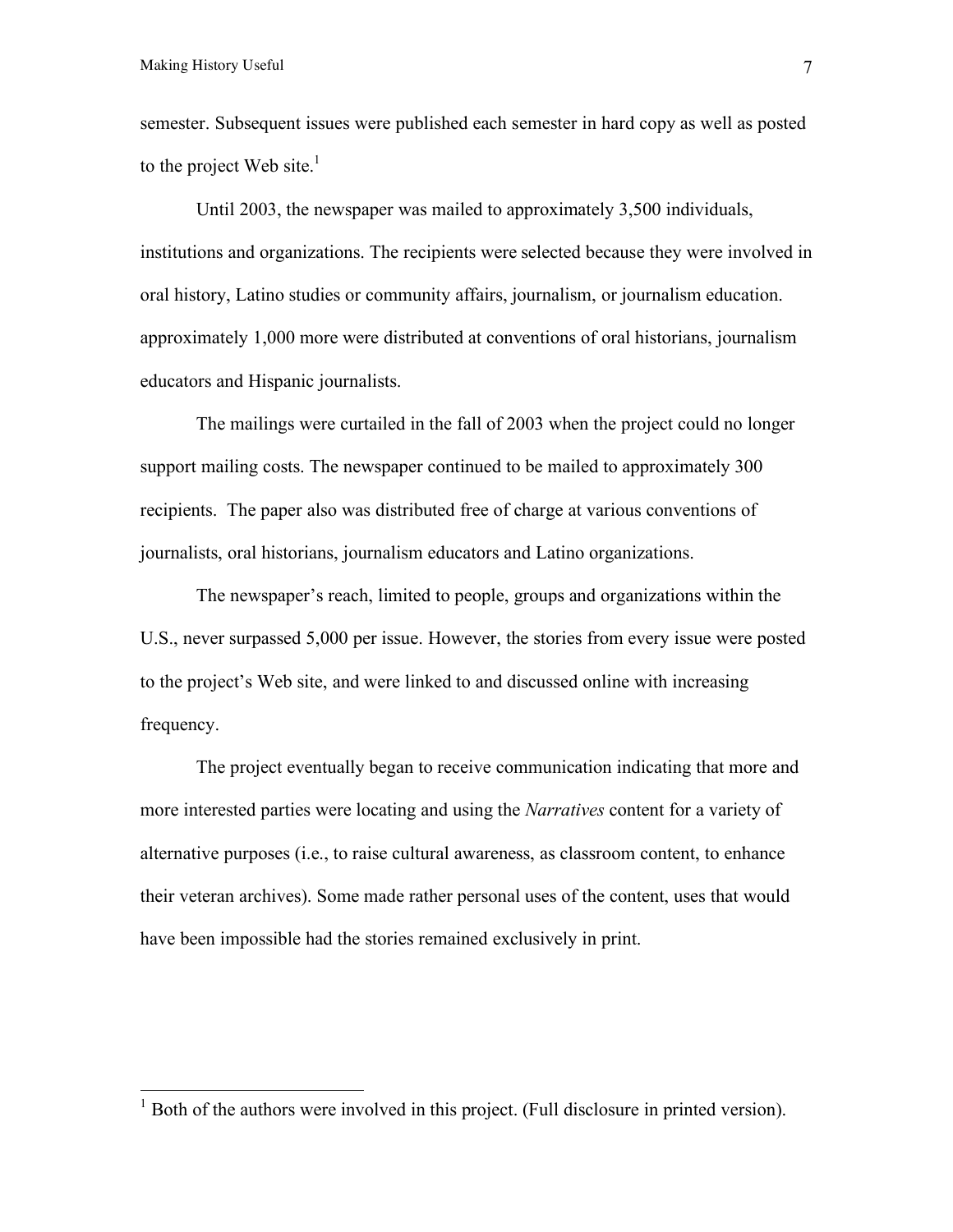### Connecting Families Across the WWW

Among the many different uses of media content occurred cases that exemplified personal relevance searches. Two respondents reported using the *Narratives* content to locate and reunite with family members. They attributed their ability to make that connection to the project site. In both cases, the offspring of WWII veterans were able to connect with their biological fathers, or their father's families, for the first time. In one case, the offspring was a woman in Belgium, in the other, it was a man in San Francisco.

Before stumbling upon the stories about the two veterans, neither party was aware of either the newspaper *Narratives* or of the oral history project that hosted the site. Both were simply conducting Web searches, looking for the specific names of the WWII veteran in question.<sup>2</sup>

# *Luis Levya's Legacy*

In the spring 2003 edition of *Narratives,* the project produced a story about Luis Leyva, a Mexican citizen who grew up in Laredo, Texas. Leyva had volunteered to serve in the U.S. Army during World War II (Flores, 2003). The article was posted to the project's Web site along with the remaining stories.

On April 29, 2004, the project director received an email from David Chaussée, a Belgian national, who requested contact information for Leyva or his children in order to pass along photographs of the veteran to the family. Chaussée, the president of a World

 $2$  Interview subjects signed a permission form permitting their information to be published in a variety of ways, as well as archived at a campus library eventually. Interview subjects were and are asked to approve the stories before publication. However, when requested, the information was not used either in the newspaper or on the Web.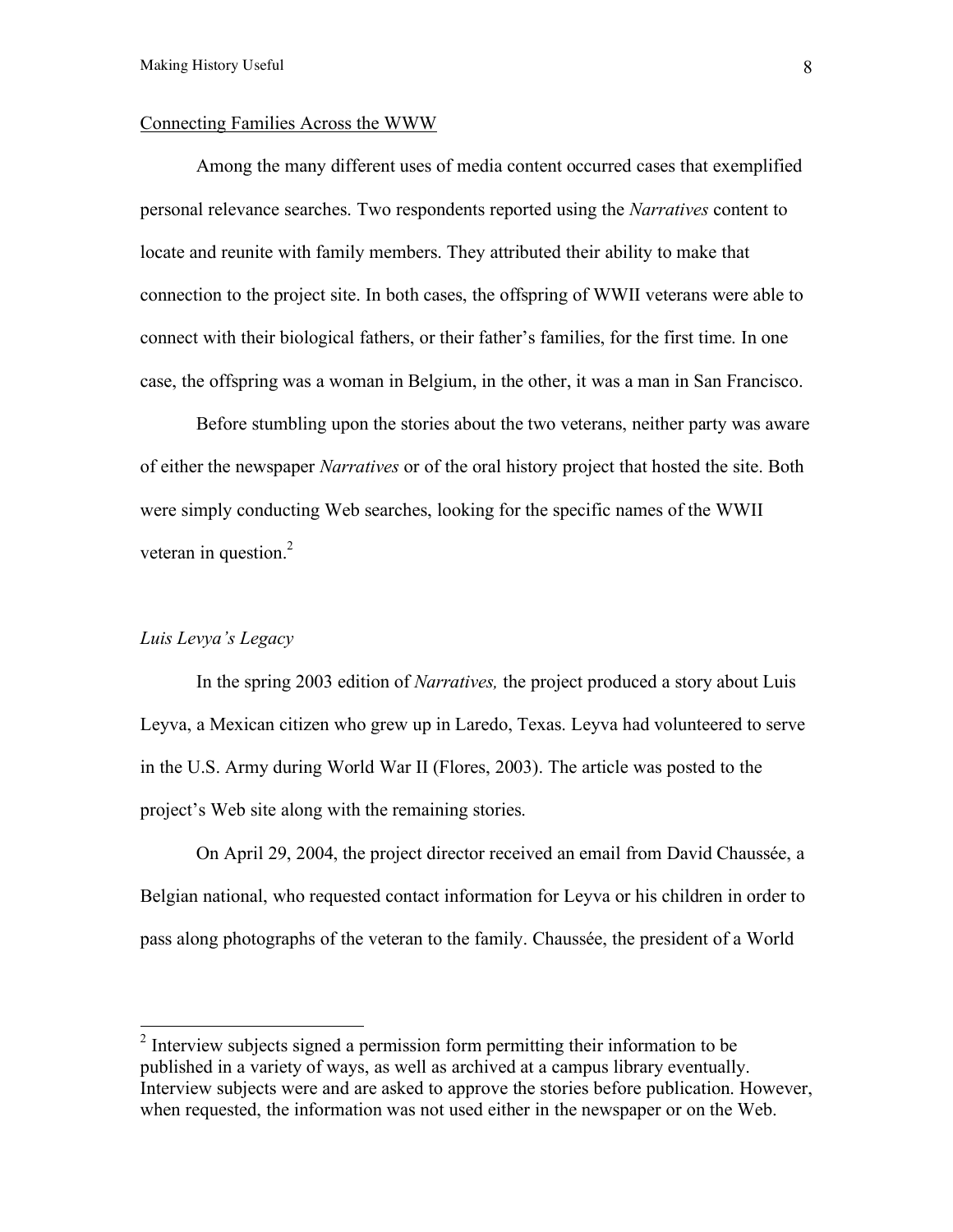War II history association, had discovered the Leyva story through a search engine and used the contact links on the site's contact page.

The project director forwarded the email to Leyva's daughter, Mary Alice Carnes, of Austin, Texas, who had interviewed her father for the project. Leyva had passed away in 2002. Carnes responded to Chausée's request for contact the following day.

Chausée explained that Leyva had been sheltered by a Belgian family during the war, before he and his unit were called into action. Chaussée had been commissioned to use his expertise to help a woman track down Leyva, and had found the *Narratives* archive online, which contained Leyva's story.

Chausée proceeded to disclose to Carnes that her father had maintained a brief romance with a Belgium nurse and that the relationship had produced a child after his unit departed. Learning that she had a half-sister, Ms. Carnes corresponded with her newfound family and in May 2006 traveled to Belgium to reunite with a previously unknown branch of her family tree.

Although some of her immediate family members were cautious about the new additions to the family, Ms. Carnes was happy: "I've already accepted them in my heart as family and they've accepted all of us, now we just need to get to know one another (Carnes, 2006)."

#### *Joe Longoria Meets His Son*

Another story featured in the spring 2003 edition of *Narratives* produced similar results. The online story about Joe Longoria, a Mexican-American Army cook who was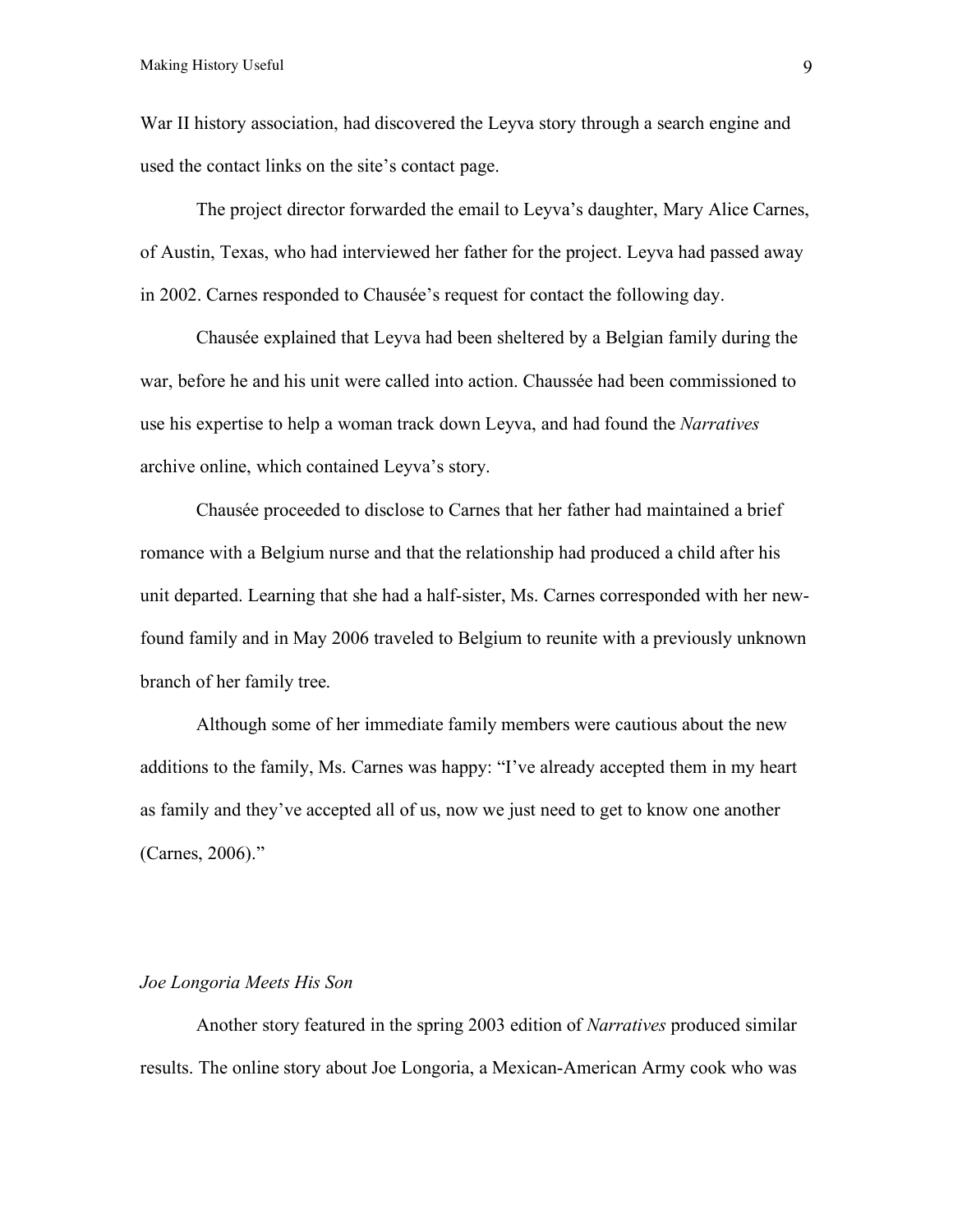captured after the Battle of the Bulge and held as a prisoner-of-war, caught the attention

of John Garcia.<sup>3</sup> Garcia emailed the project manager of the Web site and as a result of

another forwarded email, met his biological father for the first time in January of 2006.

Garcia said later that he had not believed his father was alive:

When I was a young boy, my mother told me that my father had perished in WWII, since she had never heard from him after he shipped out. They were not married when I was born. My mother told me that my father's name was Joe Longoria, that he and his bother Daniel Longoria were both stationed in Ft. Bliss, Texas, during war. (Garcia, 2006b)

After his mother's death, Garcia began to search through the Army's casualty records,

looking for information about his father. When he found the records of Daniel Longoria,

but not Joe, he decided to broaden his search.

Googling his father's name, Garcia stumbled upon the *Narratives* article. Using this information, he consulted *Ancestry.com* and began to piece together his family's story. Soon he had enough to embark on a fulfilling journey. Afterwards, he sent the project an email:

All my life (60 plus years) I believed my father had perished in WWII, based on what my mother had told me. When I read the article in the oral history project, it confirmed that he was in fact alive. Without your help it would have been more difficult for me to locate my father. I met him last weekend. It was a wonderful and moving experience." (Garcia, 2006a)

Garcia also noted that his father was suffering from dementia and that he did not believe Longoria understood their relationship. He was introduced to the elderly man as a "friend of the family." (Garcia, 2006b) 4

<sup>&</sup>lt;sup>3</sup> "John Garcia" is a pseudonym used at the request of the respondent. The name of his father here is also a pseudonym, as it appears he is unable to give informed consent to use his real name at this time of this writing.<br><sup>4</sup> The Longoria family also asked that the story be pulled from the Web after Mr. Garcia

came forward. They said that it was not completely understood that the reach of the Web was not entirely understood previously. The project complied.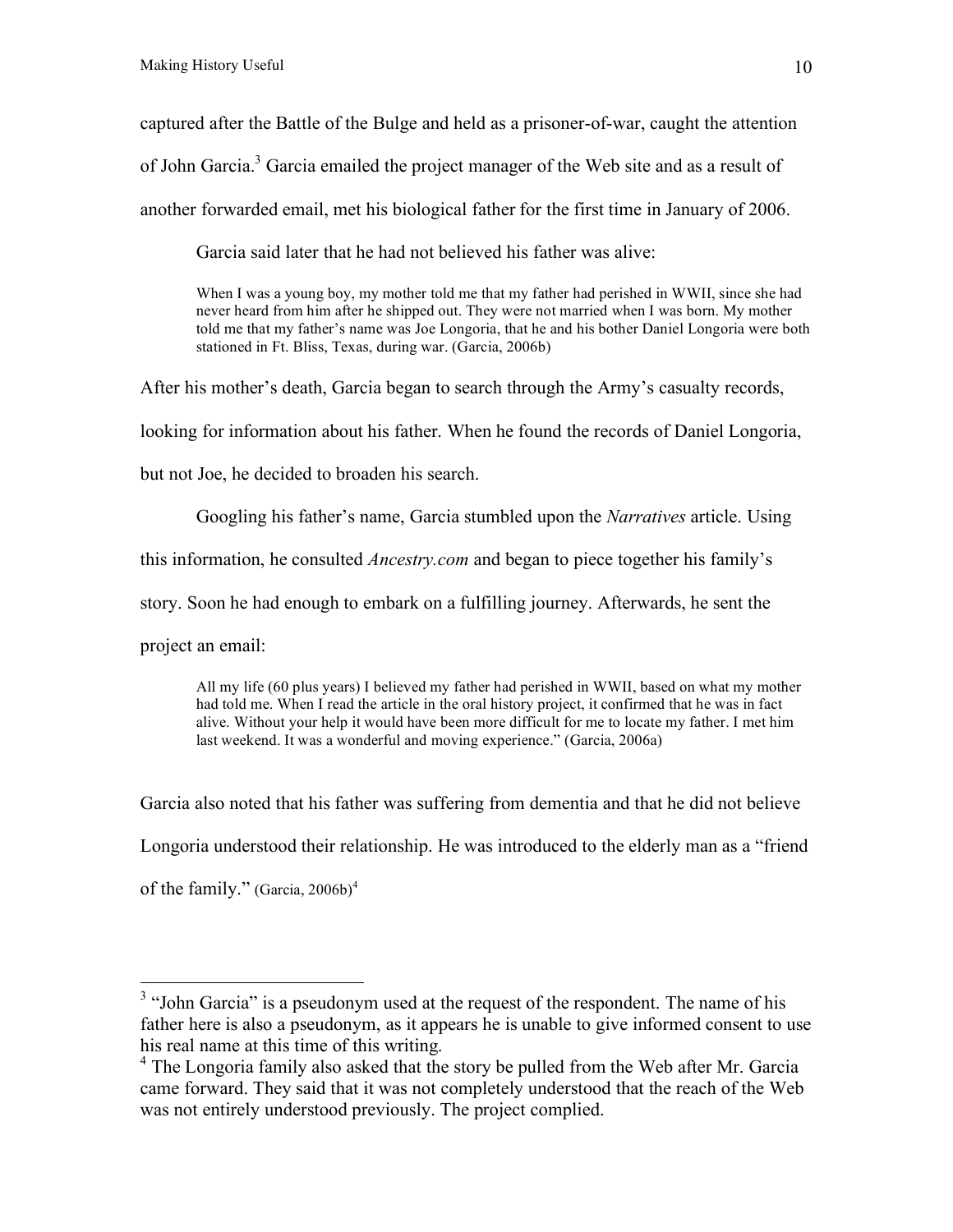# Discussion

In his book, Anderson (2006, p. 54-56) proposed three "ascendant forces" that allow firms and individuals to make use of long tails:

- 1) democratizing tools of production,
- 2) lowering the transaction costs of consumption, and
- 3) connecting consumers to drive demand to niches.

All of these factors contributed to the connections made between the individuals mentioned in this article and the Web site. Because the technology used in the *Narratives* publication and presentation, many individuals were able to contribute their time and energy to the project without having to be in physical proximity with the building in which it was produced. Volunteers and family members were able to contribute background information, photographs and leads for other stories via email, a necessity for a project covering so many different communities across the nation. The democratization of tools allows a greater degree of access for those who wish to lend their effort.

The cost of mailing the publication swiftly became one of the larger barriers to raising awareness about the project. Posting the material allowed for the content to be available to more people in more areas of the world than the print publication had an opportunity to reach.

The third force, Anderson's version of the search economy, is perhaps the most powerful and the most interesting aspect of the events under review.

### *The Long Tail of* Narratives

At the height of is production, a single issue of *Narratives* reached less than 5,000 individuals. No data exists for the number of people who have read *Narratives* online, but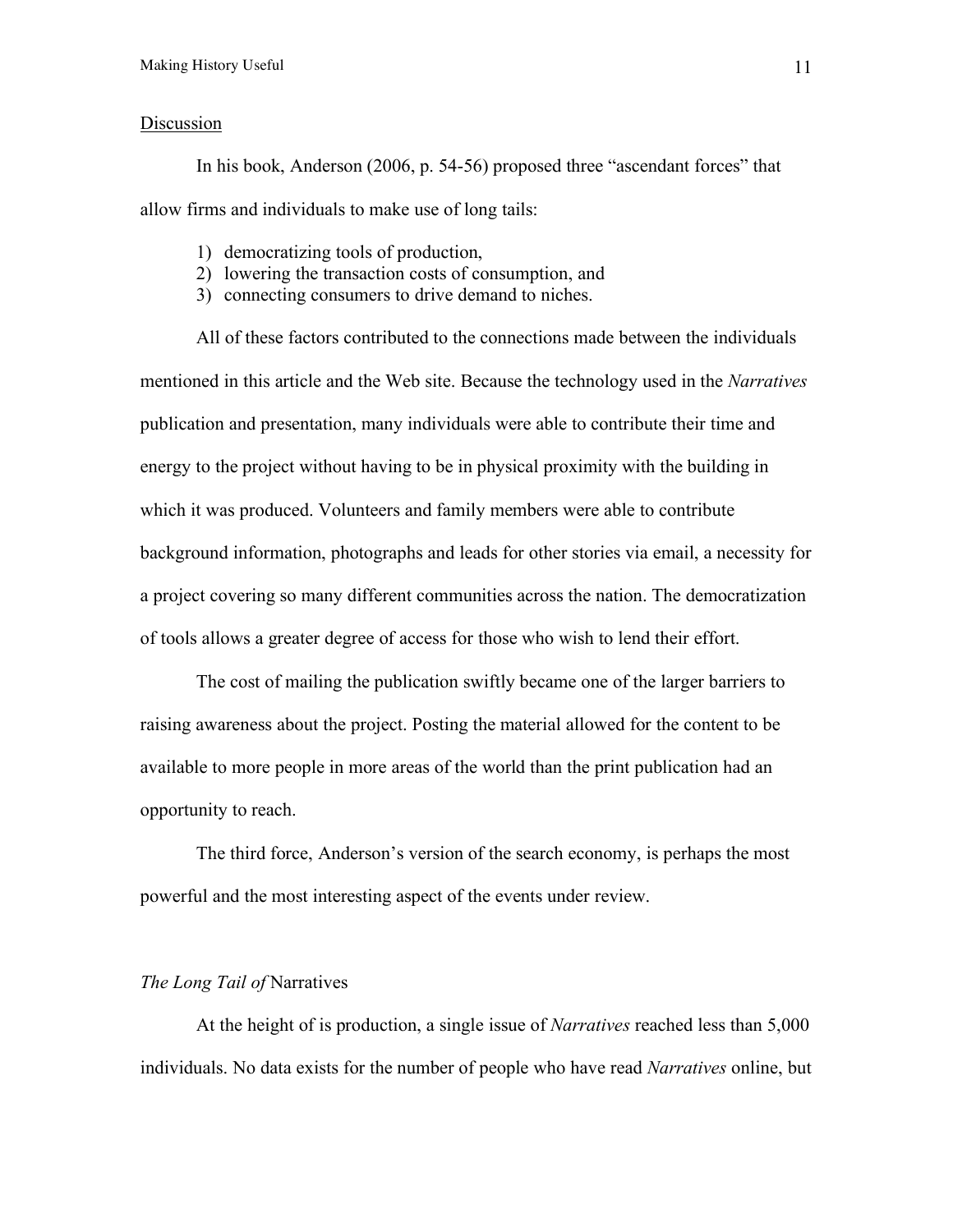the varying uses and broader reach demonstrated that many more people have read the content on the Web than in newsprint.

Two of Anderson's major principles of the long tail are the recognition that more aggregate consumption will occur over time than in the initial "buzz" period (in this case, publication of a new edition) and that this recognition justifies the production and marketing of niche products.

Had the project stopped at the print publication of the oral history stories, many readers would never have encountered the stories. And as the long tail continues to progress, it is quite likely that more readers of a given *Narratives* story will have consumed the content in online form, and long after the printed edition it originally appeared in has disappeared from circulation.

The other principle Anderson cites is the niche concern. When the cost of production is high, producers of content are encouraged to produce output that will have mass appeal, thus justifying the investment needed for the production. But when the cost of production is low, producers of content can focus their energies on "minor culture" projects with more focused appeal. The cost of producing and storing the *Narratives* content on the Web is negligible, allowing project to continue producing these stories with the knowledge that the content will be used in time whether the printed publication has a broad reach or not. This also allows the project to add content to the archives, making the *Narrative* stories available for years to come.

Once again, the force that enables this tail is the search economy.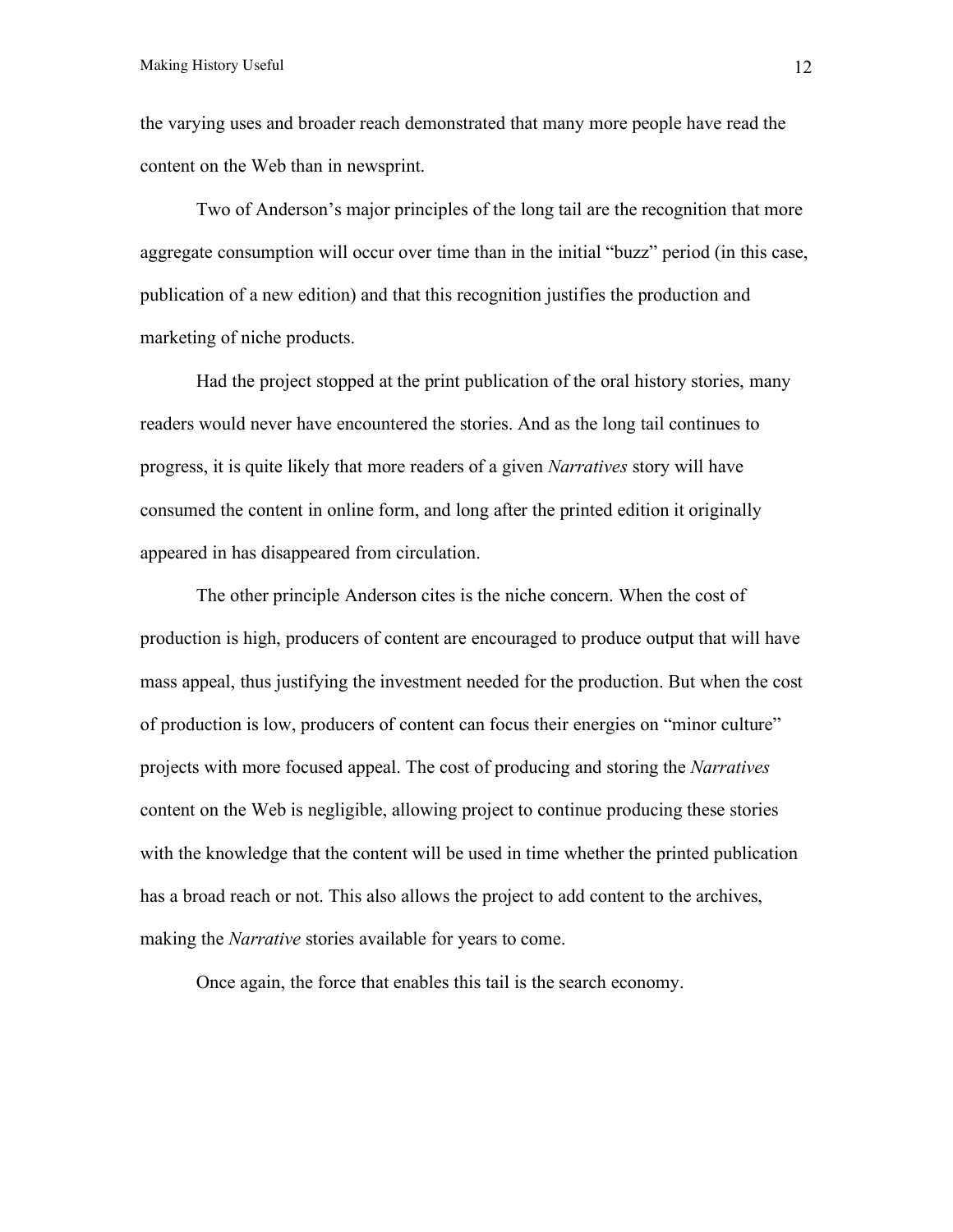# *Finding Narratives*

The search economy's value to the two cases reviewed is immeasurable. Simply put, without the ability to easily search and find content on the Web, neither the Belgian history association president nor the out-of-state son could have ever encountered the *Narratives* content they needed to find the individuals they sought.

To date, the *U.S. Latino & Latina World War II Oral History Project* Web site has not used any search metatags, nor has it been actively registered with any search database. The attention and readership it draws has been primarily the result of passive indexing methods and social referrals. 5

Posting the *Narratives* content on the WWW allows those who seek content about Latinos or war veterans to find places where those two topics intersect. As the requests for information, contributions and messages referring to additional uses continue to arrive, the *Narratives* content is proving most popular and more useful in its electronic form.

Neither of the unusual stories cited in this study would have been possible without the search economy and the long tail that it utilizes. In each case, the searcher did not come across the content until over a year after the print version of the publication had been published. Nor was either searcher aware of the *Narratives* publication prior to their search.

 <sup>5</sup> As of the fall of 2006, the site is undergoing <sup>a</sup> wholesale redesign by *Utopia,* UT's digital libraries site, which will include metatags.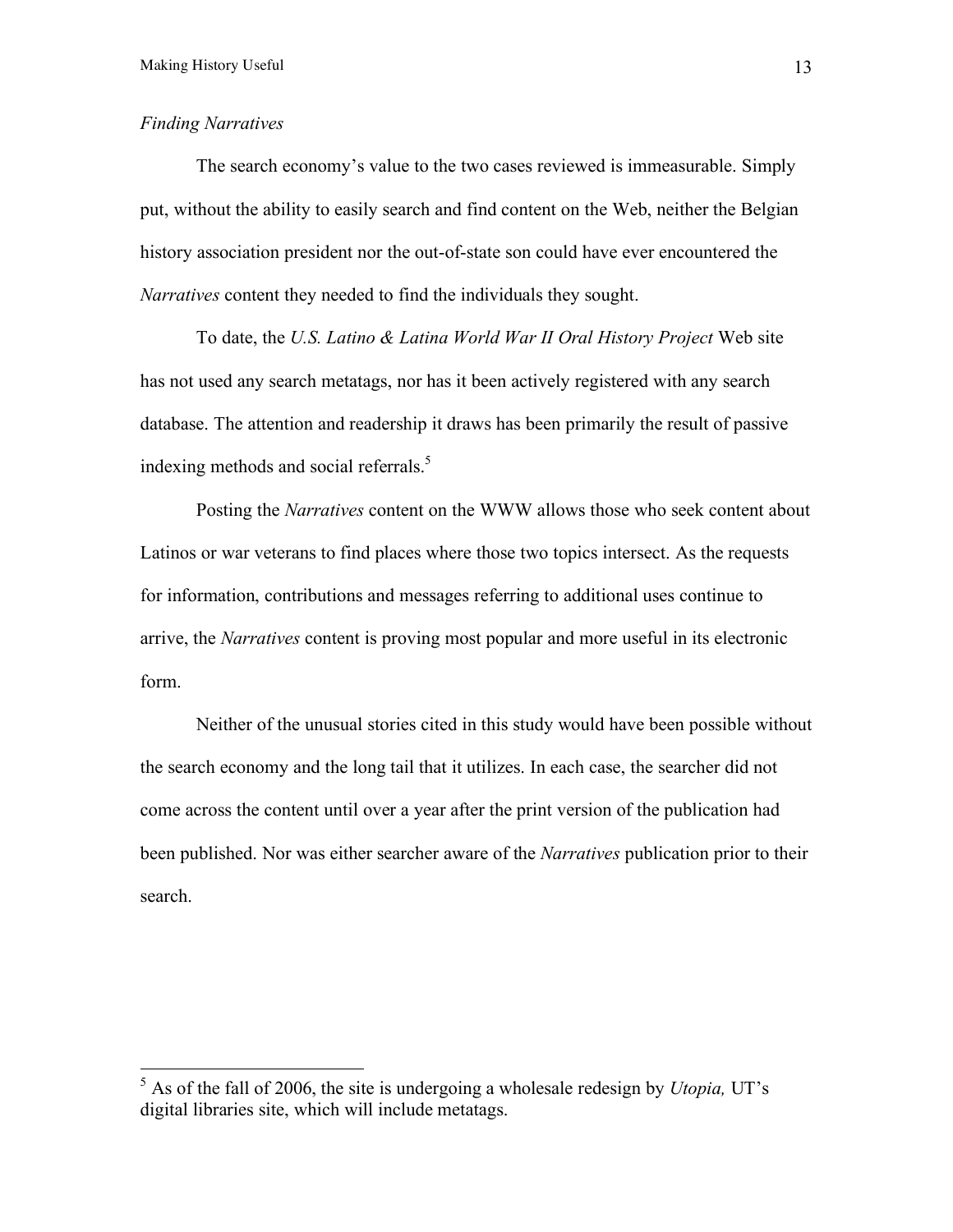# *Accessible Archives: The Key to Online Journalism?*

Recently, Tremayne (2004) found that the number of links per journalism story and the increased variance in story topic has increased over the past five years. These findings do suggest the growing "web of context" that he (and others) cite.

Clearly, the low cost of production and the search economy suggest that more of journalistic content will be consumed after the "breaking news" stage of delivery through Web 2.0 use (i.e., driven by personal relevance) than during the "breaking news" stage. As online journalism outlets strive to become relevant to their readership, context and the ability to allow easy navigation of relevant content would seem to be an important part of utilizing the long tail.

However, many journalism sites have begun to close off their archives to the public, allowing a 14-day window for free access to content and requiring a subscription or per-use fee for access to older material.

This practice would seem to run counter to the principles of the long tail and the search economy. As users increasingly search the Web for content that is relevant to their lives, paid archives (or a lack of archiving itself) can create barriers to online readership trends.

Battle (2005) illustrated this problem when he described why the *Wall Street Journal* and the *Economist* were beginning to fall off the reading lists of online users.

Because they are fearful of losing revenue as a result of search, both require paid subscriptions, and therefore, neither supports the kind of deep linking that drives news stories to the top of search results at Google and its brethren. In other words, both are very difficult to find if you get your daily dose of news, analysis, and opinion from the Internet. And as we all know, folks who read their news on newsprint ain't getting any younger. (Battelle, 2005, p. 173).

Tremayne's findings concerning the increased number of links in online journalism stories are encouraging. However, if the majority of these links are locked behind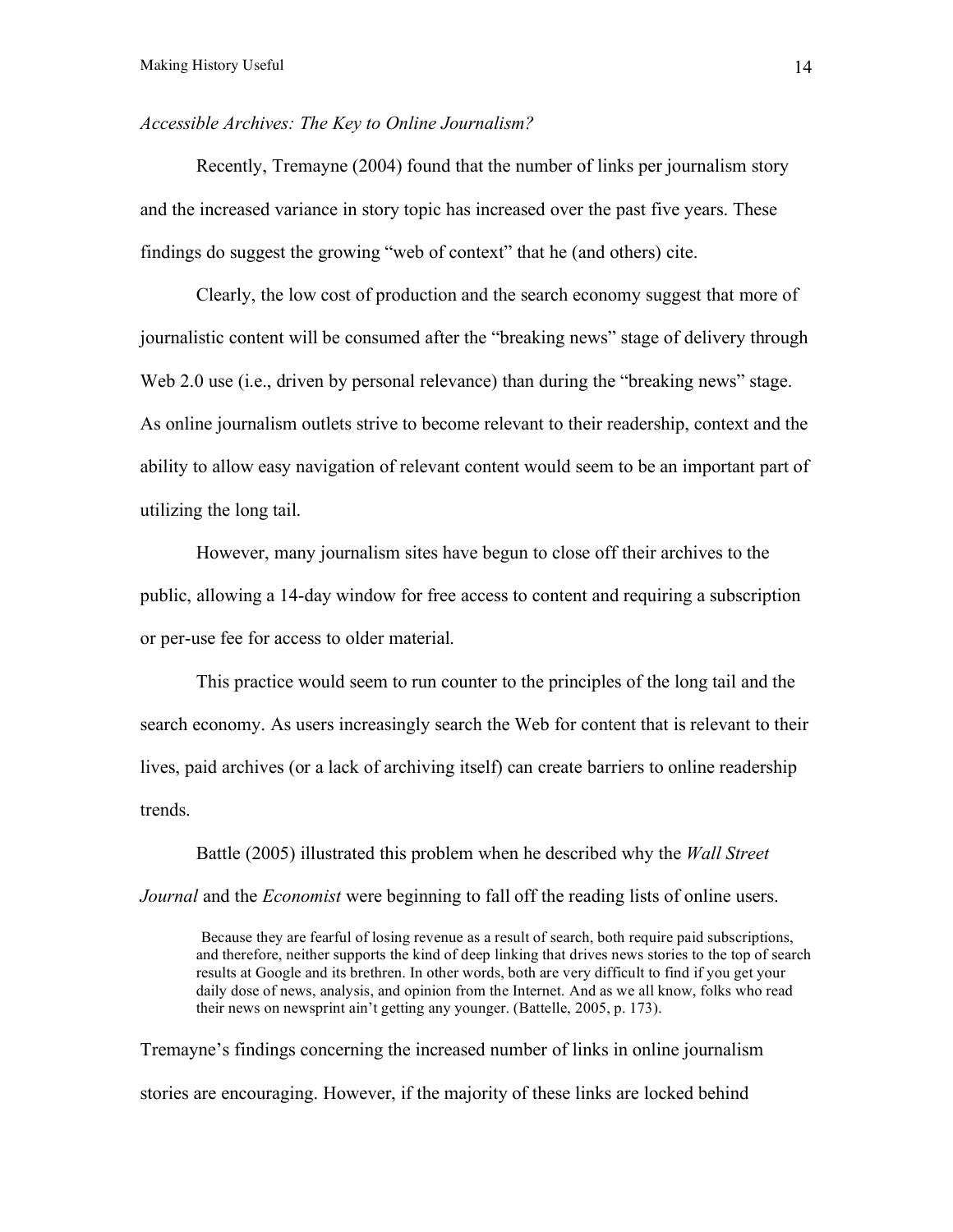archives (or soon to be locked off), it does not seem that these links will encourage the amount of traffic needed to improve readership and search engine rankings.

Online journalism has encountered a new content sharing paradigm. Althaus and Tewksbury (2002) found that importance and prominence of stories was obscured in the online edition of the *New York Times* when compared with the print edition. This implies that users are more likely to be driven by personal relevance when selecting news content from the online edition.

In order to drive the amounts of links and traffic needed to support online advertising models, more working links need to be available for users to find the relevance necessary to connect. Bloggers and other sites will not generally provide links that don't work. "In today's ecosystem of news, the greatest sin is to cut oneself off from the conversation. Both *The Economist* and the *Wall Street Journal* have done just that." (Battle, 2005, p. 174).

The *U.S. Latino & Latina World War II Oral History Project* Web site does not initiate any Web 2.0 techniques to promote or improve its online popularity. And yet two people searching for specific information were able to find their way to the online publication without prior knowledge of its existence. This was only possible because the archives are open to the public and permanently hosted to a linkable address.

As Scheufele (2001) observed, the relationship between mere media consumption and mobilization relies on interpersonal discussion. In this case, being discussed and linked to by other discussants is the only reason why the *Narratives* content appears so prominently in search engine results.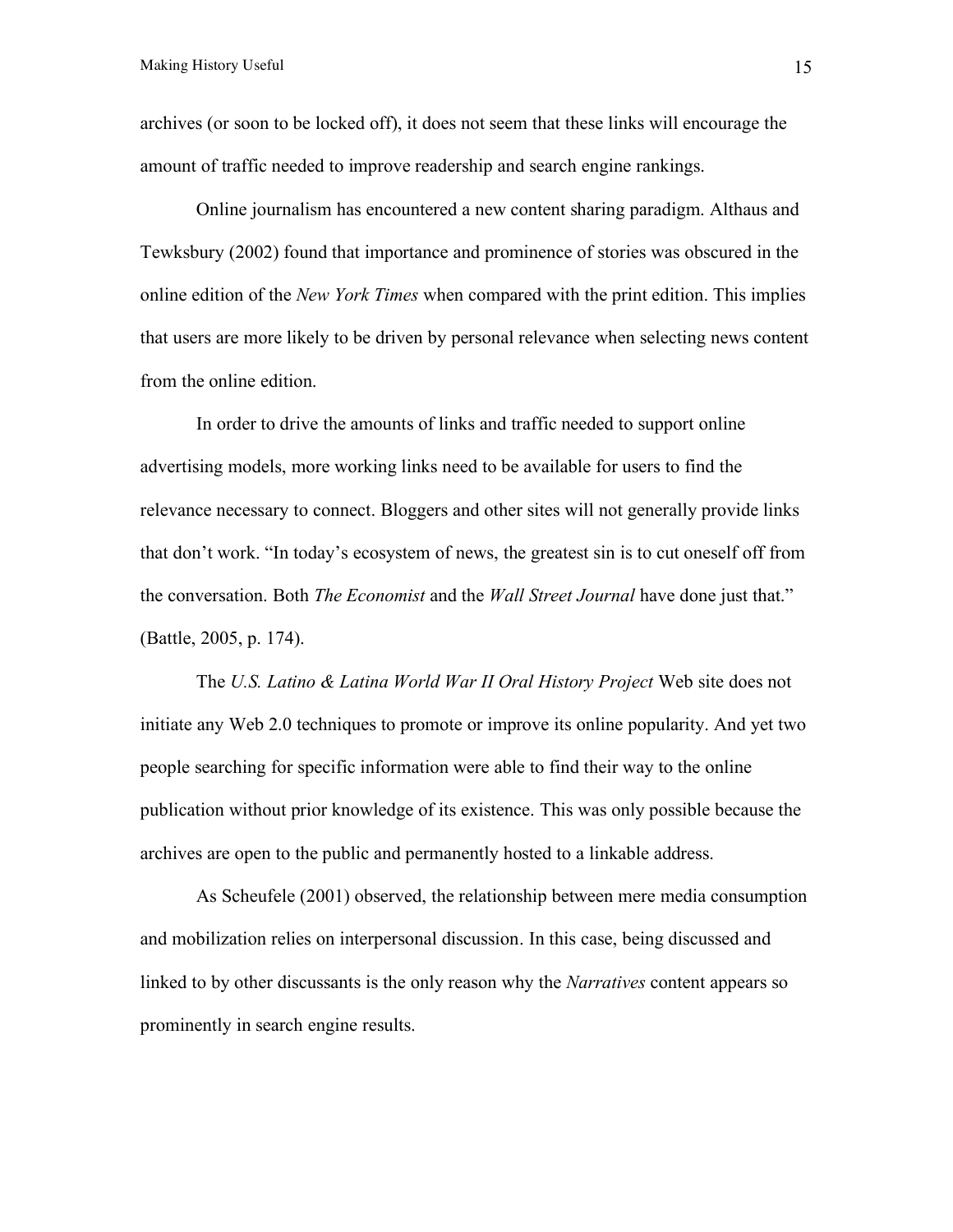Granted, the content of the site and the eventual use of the content was extremely niche, but that niche made it extremely relevant and popular to those who were interested. The print industry practices about providing access to earlier content are based on the assumptions of high costs of storage and distribution. Newsprint is heavy and bulky to store and index.

By not adopting the print industry mentality of making older content more difficult to find, the *Narratives* content is assured a much greater audience in the long tail than it ever would have had in the "short tail" of print publication.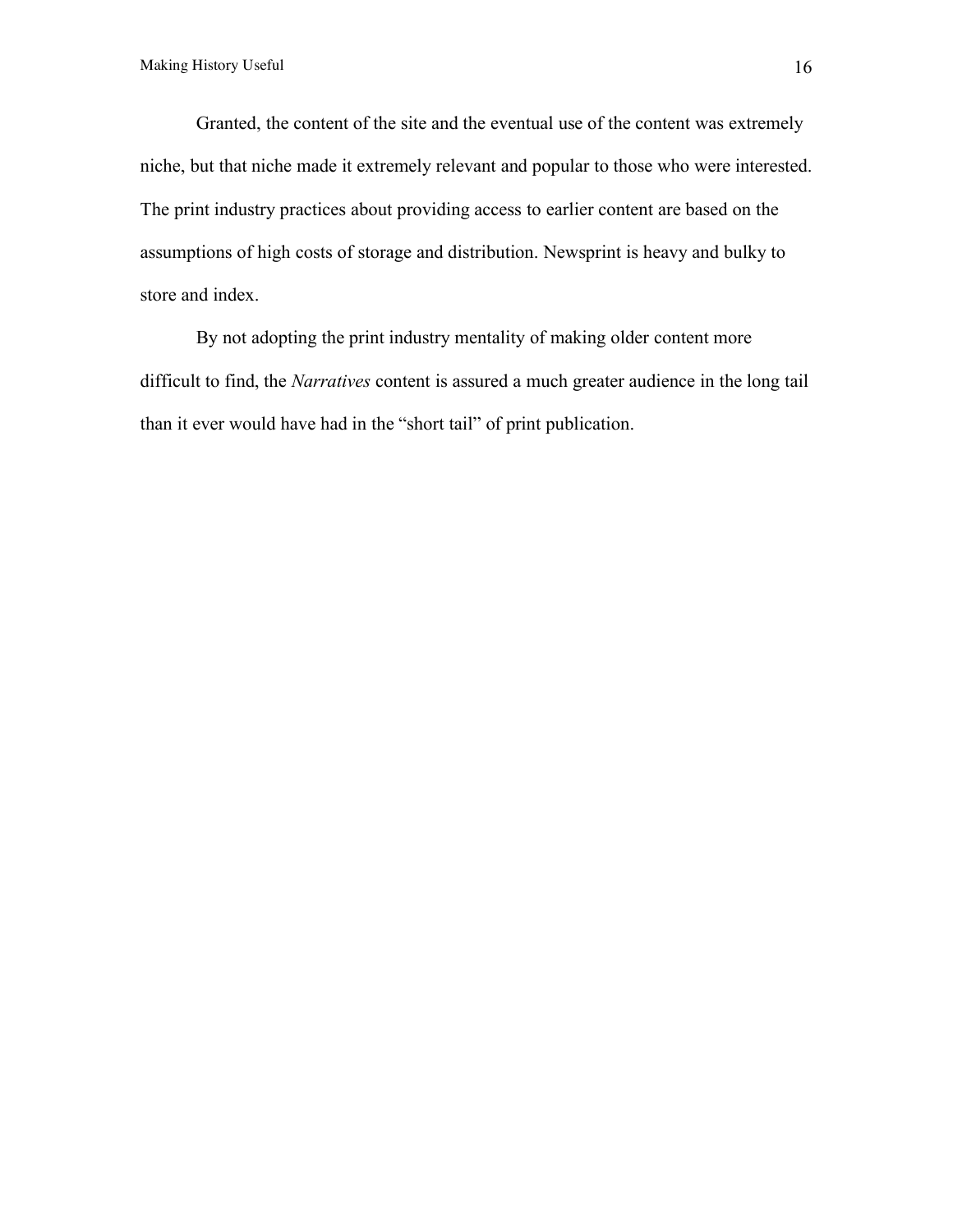### Sources

- Aizu, Izumi. (1997). In *The Harvard Conference on The Internet And Society*. O'Reilly and Associates.
- Althaus, Scott L. and David Tewksbury. (2002). Agenda setting and the "new" news: Patterns of issue importance among readers of the paper and online versions of the New York Times. *Communication Research*, 29, 180-207.
- Anderson, Chris. (2004). The long tail. *Wired Magazine.* (October): 170-177.
- Anderson, Chris. (2005). "A 4<sup>th</sup> long tail Business Category: Tools," *The long tail: A Public Diary on the Way to a Book,* (July 28), available online at http://www.thelongtail.com/the\_long\_tail/2005/07/a\_4th\_long\_tail.html.
- Anderson, Chris. (2006). *The long tail: Why the Future of Business is Selling Less of More*. New York: Hyperion.
- Battelle, J. (2005). The Search: How Google and Its Rivals Rewrote the Rules of Business and Transformed Our Culture. New York: Portfolio.
- Brynjolfsson, E., Hu, Y., and Smith, M.D. (2003). Consumer Surplus in the Digital Economy: Estimating the Value of Increased Product Variety at Online Book Sellers. *Management Science*, *49* (11), 1580-1596.
- Carnes, Mary Alice. (2006). Email conversation with the author. (March 28).
- Epstein, E. J. (2005*). The Big Picture: The New Logic of Money and Power in Hollywood*. New York: Random House.
- Fidler, Roger. (1995). *Mediamorphosis: Understanding New Media.* Thousand Oaks, CA: Pine Forge Press.
- Flores, Monica. (2003). "I Know No Other Country." *U.S. Latinos and Latinas & World War II*, *4* (1), available online at http://utopia.utexas.edu/explore/latino/narratives/v4n1index.html
- Foust, James C. *Online Journalism: Principles and Practices of News for the Web.* Scottsdale, AZ: Holcomb Hathaway.
- Garcia, John. (2006a). Email conversation with the author (January 28).
- Garcia, John. (2006b). Email conversation with the author. (March 30).
- Good, R. (2005). Information Design Classic Makes The Shelves Again After Two Hundred Years. *MasterNewMedia* (September 27), available online